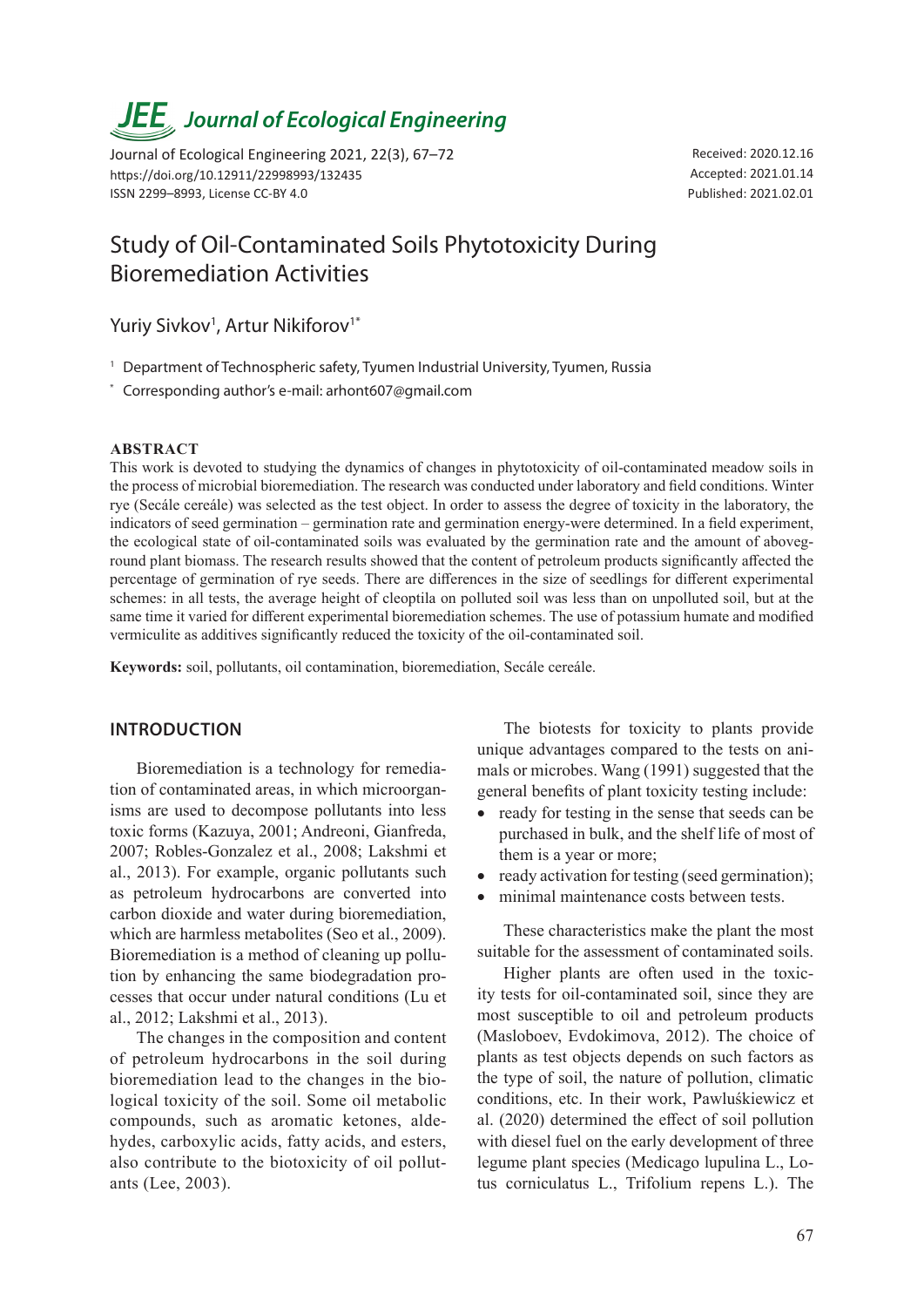authors proved that the studied species have different tolerance to the petroleum products in the soil and demonstrate different protective mechanisms under stressful conditions.

Buluktaev (2019) proved that radish is a good indicator of oil pollution, and the relatively short growing season allows using radish for laboratory experiments. Płaza et al. (2005) used six higher plant species (Secale cereale L., Lactuca sativa L., Zea mays L., Lepidiumsativum L., Triticumvulgare L., Brassica oleracea L.) for the biotests based on seed germination and root elongation, which showed different sensitivity to oil pollution.

Dry plant seeds, when at rest, can withstand harsh environmental conditions without loss of viability. However, when wet and under favorable conditions, plant seeds undergo rapid changes – metabolism, nutrient transport, and cell division occur (Mayer and Poljakoff-Mayber, 1982), and during this period, sprouted seeds become very sensitive to the environmental stress. For this reason, seed germination and germination energy are the most common indicators for assessing phytotoxicity.

#### **MATERIALS AND METHODS**

The object of research involved meadow soils of the subtaiga zone in the South of the Tyumen region. The soil of the studied territory was characterized as meadow leached medium-low-humus medium-loamy. The soil-forming rocks are cover loams and clays.

The results of agrochemical analysis showed that the studied soil is characterized by a high humus content of 5–7%; the content of mobile phosphorus is average and varies within 53–68 mg / kg; the potassium content is low and is about 51–70 mg/kg; nitrates are practically absent, less than 2.8 mg/kg. The pH of the medium in the upper part of the profile is neutral pH KCl 6.5.

At the first stage of the experiment, phytotoxicity was evaluated in the laboratory. The study of phytotoxicity of oil-contaminated soils was carried out using various schemes of microbial bioremediation, presented in Table 1.

When planning the experiments, the same level of oil pollution was assumed at all the sites under study (approximately 5.0% of the soil mass). The oil dose for contamination was calculated taking into account the soil compaction density and the oil density at a wetting depth of 20 cm. The amount of the introduced bacterial preparation, which is an association of oil-destroying bacteria (Bacillus, Atherobacter, Rhodococcus, Pseudomonas), was 0.03 liters per site. The preparation was diluted with water from a natural source in such a way and in such a ratio that the resulting solution was evenly distributed over the entire planned area. The amount of lime applied was determined based on the acidity of the salt extract of the studied soil (the norm was 0.1 kg/m<sup>2</sup>). The C-Verad sorbent (modified vermiculite) was added in the amount of 0.1 kg per 1 m<sup>2</sup>. The amount of potassium humate was 30 ml/m<sup>2</sup> , diluted in a ratio of 1: 300 with water.

On the basis of the analysis of literature data (Muratova et al, 2008; Muratova et al, 2010; Nõlvak et al., 2013), winter rye (Secále cereále) was selected as the most suitable bioindicator for assessing the soil phytotoxicity at various stages of bioremediation of meadow soils in the south of the Tyumen region. This inexpensive and easy-togrow plant is superior to all other cover crops in infertile, sandy or acidic soil or poorly prepared land. Rye reaches its highest fertility when the soil pH is above 6.0, preferably 6.5. It is widely adapted, but grows best in cool, temperate zones. Seeds begin to germinate at a temperature of 0.5–2°C.

Vegetative vessels with a capacity of 2000 ml were used for the experiment. For each plot, 100 seeds were selected, which were pre-checked visually to make sure that they were of uniform size and not damaged. Then, the seeds were washed twice with ethanol (70%). The seeds were sown

**Table 1**. Schemes of microbial bioremediation

| <b>Experiment scheme</b> | Oil | Bactreparation | ∟ime | Sorbent | Potassium humate |
|--------------------------|-----|----------------|------|---------|------------------|
| Uncontaminated control   | ۰   |                |      |         |                  |
| Contaminated control     |     |                |      |         |                  |
| S <sup>1</sup>           |     |                |      |         |                  |
| S <sub>2</sub>           |     |                |      |         |                  |
|                          |     |                |      |         |                  |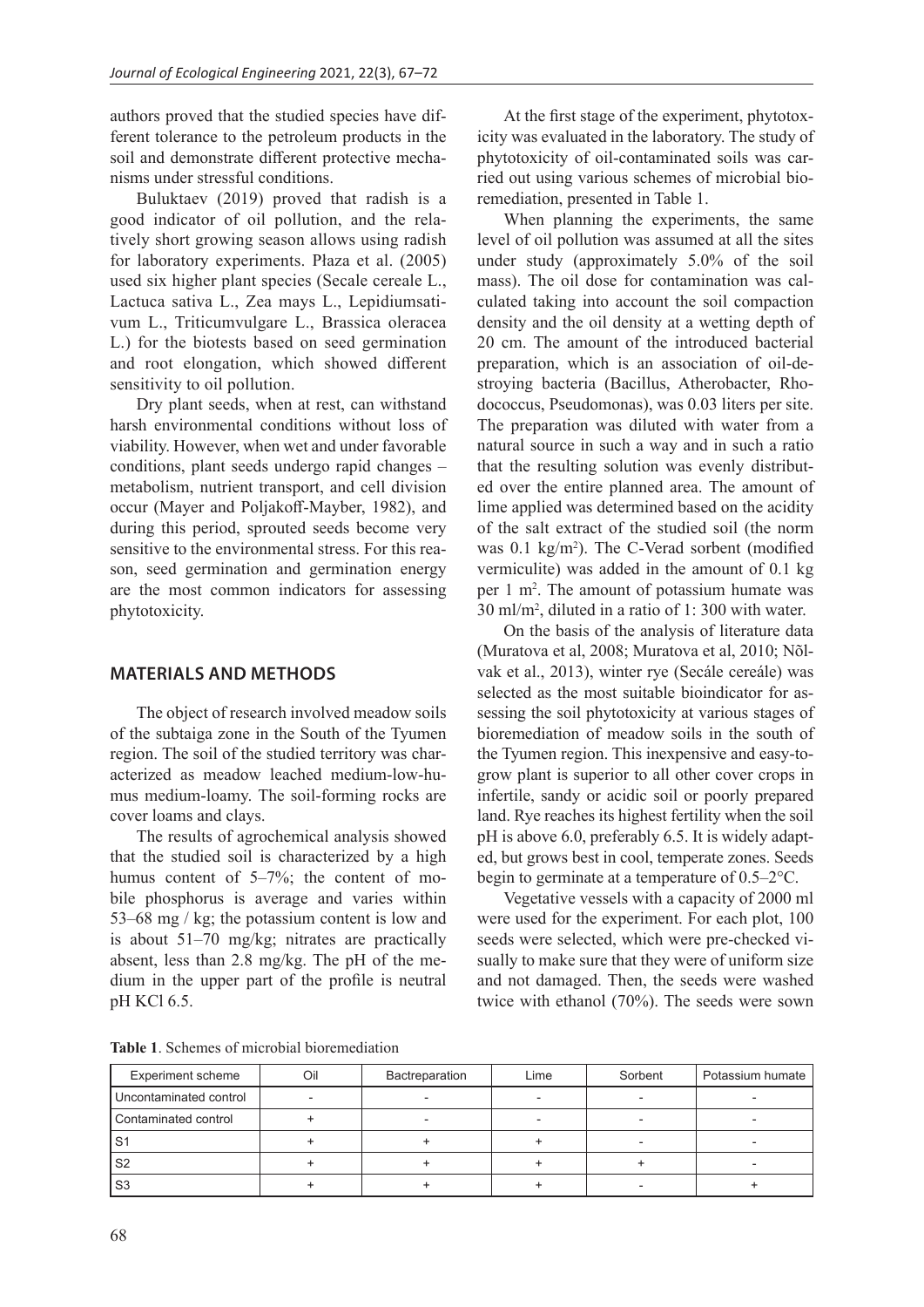in the soil on days 12 and 40 from the beginning of the experiment. The rye seeds sprouted at room temperature of  $20 \pm 2$ °C.

In order to assess the degree of toxicity in the laboratory, the indicators of seed germination – germination rate and germination energy-were determined. Seed germination was calculated as the proportion of sprouted seeds, expressed as a percentage of the total number of seeds taken for germination. The germination energy was calculated as the number of seeds sprouted during the first three days, expressed as a percentage of the total number of seeds taken for germination. The studies were carried out in three-fold repetition.

The second stage consisted of conducting field research. Four plots of  $1 \text{ m}^2$  each were allocated for the experiment. The scheme of the field experiment corresponded to the scheme of laboratory research. The ecological state of oilcontaminated soils was assessed by the germination rate and the amount of the aboveground plant biomass.

At all stages of research, the residual content of oil products was assessed using fluorimetry methods.

### **RESULTS AND DISCUSSION**

The results of the research showed that the soil samples, 12 days after the experiment, having a residual content of petroleum products from 5010 to 7224 mg/kg, have an inhibitory effect on rye grains, reducing the speed of seed germination and plant growth and shifting the growth phases of sprouts. This is characterized by low values of germination energy – during the first three days on the oil-contaminated control, it was only 1%, while the germination rate was 12%. The highest values of germination were observed in vegetation vessels S2 and S3 – 40 and 45%, respectively, but the germination energy in the S3 sample is 2.8 times higher than in the S2 sample. The germination rate of the Secále cereále seeds in uncontaminated soils used as a control was 92–94%, and the germination energy was 88–92%.

In the soil samples 40 days after the start of the experiment, the residual content of petroleum products varied from 2644 mg / kg to 5666 mg / kg in the S2 sample and the oil-contaminated control, respectively. This reduction in oil pollution has had a positive impact on the seed growth rates, especially on the germination energy. In the growing vessel S3, this indicator increased from 14 to 38%, and in the vessel S2-from 5 to 16%. The greatest increase in germination (from 40 to 52%) occurred in the S2 sample. No significant changes in growth parameters were detected in vessel S1 and the vessel with oil-contaminated soil (control).

It is also necessary to note the differences in the parameters of sprouts. In both tests, the average height of coleoptile was lower than in uncontaminated soil, but varied for different bioremediation schemes. The lowest height of sprouts was observed at the oil-contaminated control and did not exceed 2.5 cm. The average cleoptil height for the S2 and S3 schemes was 4.9 and 5.6 cm, respectively, which is about 34.7 and 25.3% lower than on pure soil.

The data on the effect of oil-contaminated soils on the results of germination energy and seed germination in the studied schemes under laboratory conditions are shown in table 2.

On the basis of the results of laboratory studies, a field experiment was set up. Winter rye seeds were sown in early August to assess field germination with subsequent wintering and determination of phytomass at the earing stage.

In the field experiment, the results were similar to the results of laboratory studies. The content of petroleum products significantly affected the percentage of germination of rye seeds. There is an inverse dependence of seed germination on the concentration of petroleum hydrocarbons (the higher the concentration, the lower the percentage of germination).

**Table 2**. Values of germination energy and germination of the Secále cereále seeds under laboratory conditions, %

| Days after the spill | Uncontaminated control | Contaminated control | S1       | S <sub>2</sub>   | S <sub>3</sub>  |
|----------------------|------------------------|----------------------|----------|------------------|-----------------|
| 12 days              | 92<br>94               |                      | 10<br>25 | 40               | 14<br>45        |
| 40 days              | 88<br>92               | 16                   | 28       | <u> 16</u><br>52 | <u>38</u><br>46 |

**Note:** the numerator is the value of the germination energy, and the denominator is the germination rate.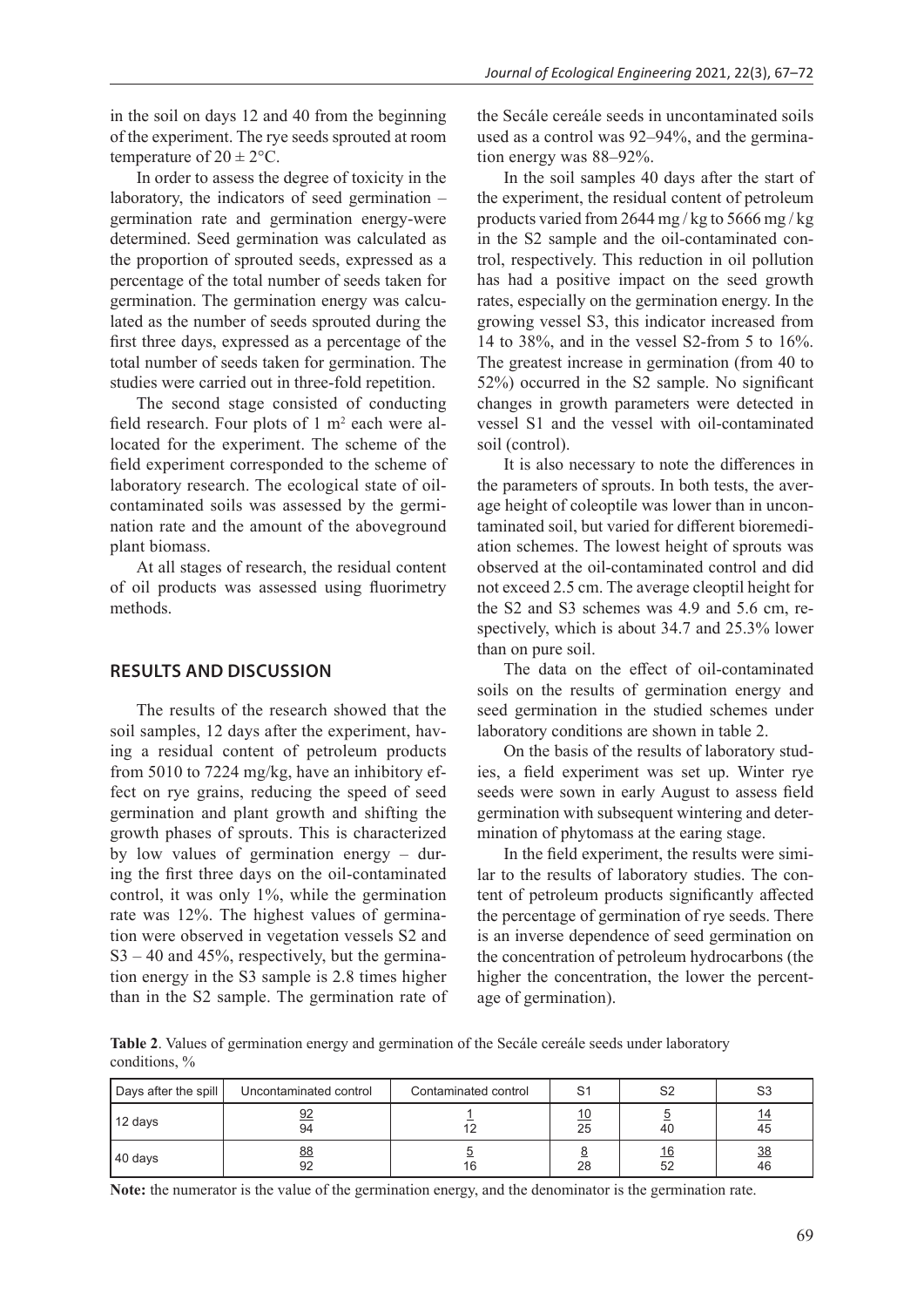Seed germination in sections S2 and S3 of the studied soils did not differ significantly from the control soils that did not contain oil contamination. It is interesting to note that the residual content of petroleum products, which had almost no effect on the germination of winter rye seeds in the bioremediated areas of meadow soils, ranged from 2276 to 2552 mg / kg.

After overwintering in the next growing season, rye went into the earing stage, then the plants were collected and dried at 70°C for 3 days to determine the dry weight of plant biomass per site and per plant. The number of plants that entered the earing stage in the "clean" control soil was 57% of the seeds that sprang up, and in other areas it did not exceed 30%. The average biomass per plant was 97.6% of the control at site S2, 94% at site S3, 78.8% at site S1, and 74% at the oil – contaminated control. The results of the field vegetation experiment are shown in figure 1.

The inhibition of the growth of seeds and sprouts of rye may be due to the toxicity of some petroleum hydrocarbons (Bossert and Bartha, 1985; Chaineau et al., 1996). The oil-contaminated soil becomes hydrophobic, resulting in impaired root and sprout development (Amakiri and Onofeghara, 1983; Udo and Fayemi, 1975) and reduced availability of water and nutrients for crops (Baker, 1970; Klokk, 1984).

The decrease in toxicity at the S3 site may be due to the use of potassium humate. The results showed that humate has a positive effect on the biodegradation of pollution and reduces the incubation time required for the removal of petroleum products. In the presence of humate, higher rates of biodegradation and more intensive growth were observed compared to the cultivation of plants without its addition. Humic acids act as surfactants, helping to release petroleum hydrocarbons into the water environment and thereby enhancing the microbial decomposition processes. A study by Kochany and Smith (2001) found that humic substances can enhance the biotic and abiotic decomposition of phenols, polyaromatic hydrocarbons (PAHs), and pesticides in the aquatic environment. In Kuráň et al. (2014), the addition of humates caused only a slight increase in the rate of decomposition of petroleum hydrocarbons, but significantly affected the amount of PLFA in the studied soils, which indicates an improvement in the soil microenvironment. The antidote effect of humates has also been noted in Mosley et al. (1998), Minnikova et al. (2018), and Kim et al. (2018).



**Fig. 1.** Average field germination (a) and biomass (b) of the aboveground part of winter rye plants: 1 – uncontaminated control;  $2 - oil$  – contaminated control;  $3 - site S1$ ;  $4 - site S2$ ;  $5 - site S3$ .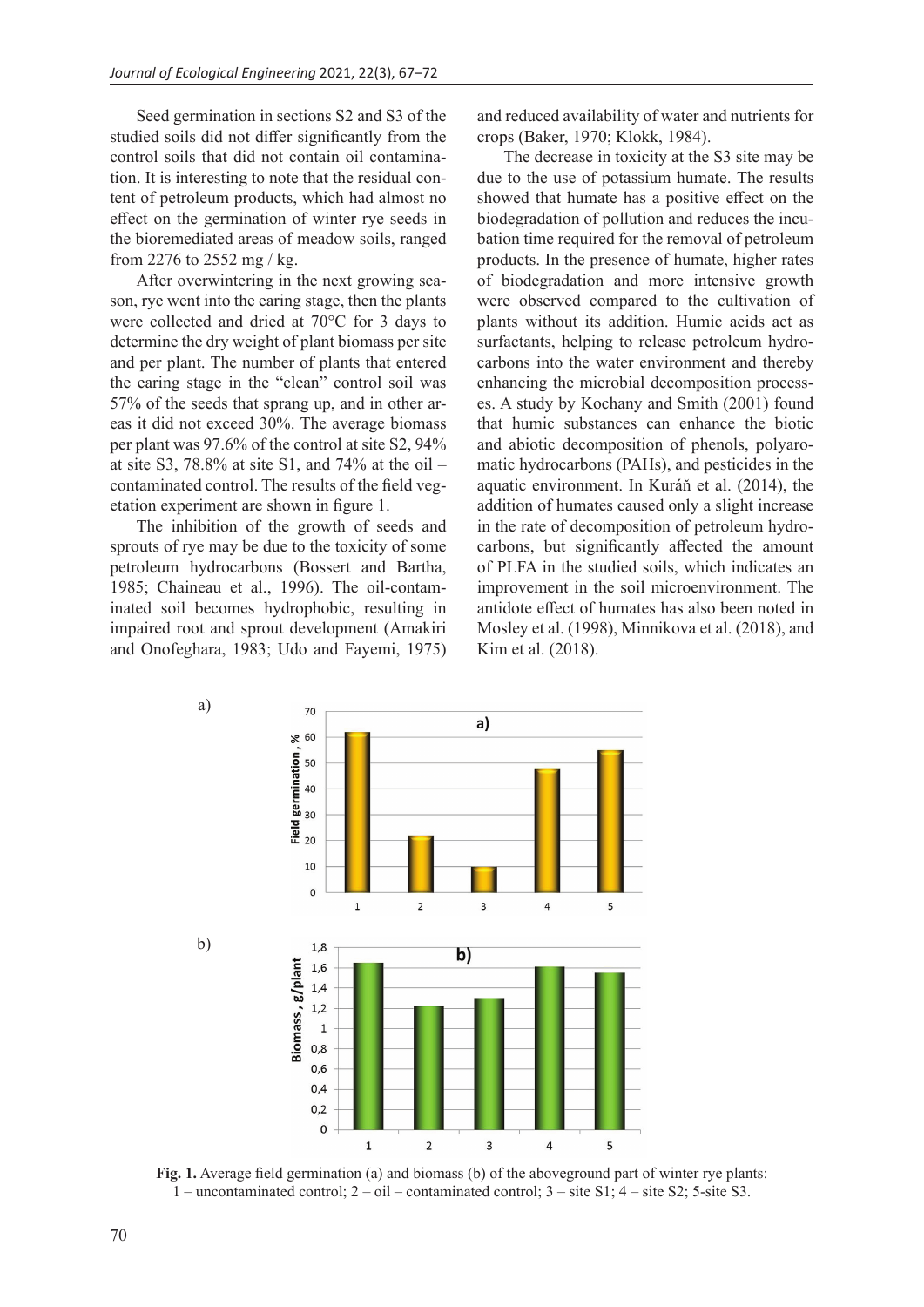In the S2 scheme, a vermiculite-based sorbent was used as an auxiliary component. Vermiculite promotes the adsorption of liquids and improves soil aeration (Rhykerd et al., 1999; Embar et al., 2006; Su et al., 2006). In their work, Vasilyeva G.K. et al. (2019), reported that the main mechanisms of the positive action of sorbents are associated with a decrease in the phyto- and microbotoxicity of contaminated soils by reducing the hydrophobicity of soils, increasing their moisture capacity, porosity, and improving the aeration properties. Good aeration not only provides the plant with the necessary oxygen and nitrogen, but also prevents the formation of rot, the development of mold, moss, fungi and various pathogenic microorganisms.

### **CONCLUSIONS**

The state of vegetation cover under natural conditions is the most important criterion that, along with the content of petroleum products in soils, diagnoses the reversibility of degradation processes and the permissible degree of soil contamination.

The results of the experiments confirm the toxic effect of oil contamination of the soil on the growth and development of plants. It is also necessary to note the differences in the parameters of sprouts. In all tests, the average height of coleoptile was lower than in uncontaminated soil, but differed for different bioremediation schemes.

The limits of Secále cereále's resistance to oil pollution were experimentally determined. The residual content of petroleum products, which had almost no effect on the germination of winter rye seeds in the bioremediated areas of meadow soils, ranged from 2276 to 2552 mg/kg.

The lowest phytotoxicity was observed in the bioremediation schemes using potassium humate and modified vermiculite.

#### **REFERENCES**

- 1. Kazuya, W. 2001. Microorganisms relevant to bioremediation: Current Opinion in Biotechnology, 237–241.
- 2. Andreoni, V., & Gianfreda, L. 2007. Bioremediation and monitoring of aromatic-polluted habitats. Applied Microbiology and Biotechnology, 76(2), 287–308.
- 3. Robles-González, I.V., Fava, F., & Poggi-Varaldo, H.M. 2008. A review on slurry bioreactors for bioremediation of soils and sediments. Microbial Cell Factories, 7(1), 5.
- 4. Lakshmi, M.B., Perumal, V. & Velan, M. 2013. Bioremediation of phenanthrene by Mycoplana sp. MVMB2 isolated from contaminated soil: Clean Soil Air Water, 41 (1), 86–93.
- 5. Laurie, A.D. & LloydJones, G. 1999. Conserved and hybrid meta-cleavage operons from PAHdegrading Burkholderia RP007: Biochem. Biophys. Res. Commun., 262, 308–314.
- 6. Seo, J.S, Keum, Y.S. & Li, Q.X. 2009. Bacterial degradation of aromatic compounds: International Journal of Environmental Research and Public Health, 6, 278–309.
- 7. Lu, J., Dang, Z., Lu, G., Yang, C., Yi, X. & Guo, C. 2012. Biodegradation Kinetics of Phenanthrene by a Fusant Strain: Current Microbiology, 65(3), 225–230.
- 8. Lee R.F. 2003. Photo-oxidation and photo-toxicity of crude and refined oils. Spill Science and Technology Bulletin, 8(2), 157–162.
- 9. Wang W. 1991. Literature review on higher plants for toxicity testing. Water Air Soil Pollut 59, 381–400.
- 10. Masloboev, V.A., & Evdokimova, G.A. 2012. Bioremediation of oil product contaminated soils in conditions of North Near-Polar Area. In: Proceedings of the MSTU, Vol. 15, No. 2, pp. 357–360.
- 11. Pawluśkiewicz B., Gnatowski T., Janicka M. 2020. The influence of soil contamination with diesel oil on germination dynamics and seedling development of selected species of the Fabaceae family. Journal of Ecological Engineering, 21(1), 210–218.
- 12.Buluktaev A.A. 2019. Fitotoksichnost' neftezagryaznennyh pochv aridnyh territorij (v usloviyah model'nogo eksperimenta). Russian Journal of Ecosystem Ecology, 3, 59–68.
- 13. Płaza G., Nałecz-Jawecki G., Ulfig K., Brigmon R.L. 2005. The application of bioassays as indicators of petroleum-contaminated soil remediation. Chemosphere, 59, 289–296.
- 14. Mayer, A.M., & Poljakoff-Mayber, A. 1982. The Germination of Seeds: Pergamon International Library of Science, Technology, Engineering and Social Studies. Elsevier.
- 15. Muratova, A.Y., Dmitrieva, T.V., Panchenko, L.V., & Turkovskaya, O.V. 2008. Phytoremediation of Oil-Sludge–Contaminated Soil. International Journal of Phytoremediation, 10(6), 486–502.
- 16. Muratova, A.Y., Bondarenkova, A.D., Panchenko, L.V., & Turkovskaya, O.V. 2010. Use of integrated phytoremediation for cleaning-up of oil-sludgecontaminated soil. Applied Biochemistry and Microbiology, 46(8), 789–794.